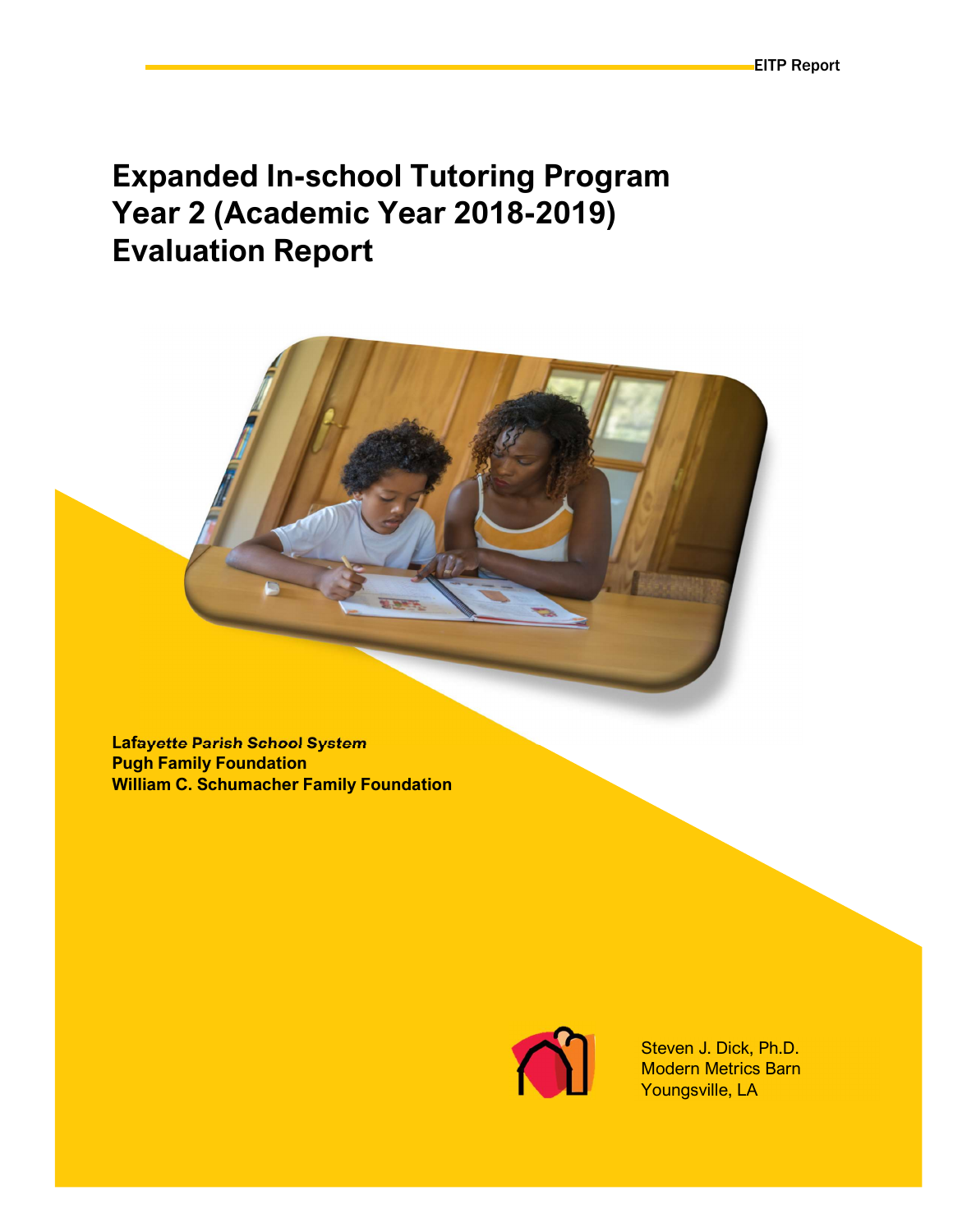

# **In This Report**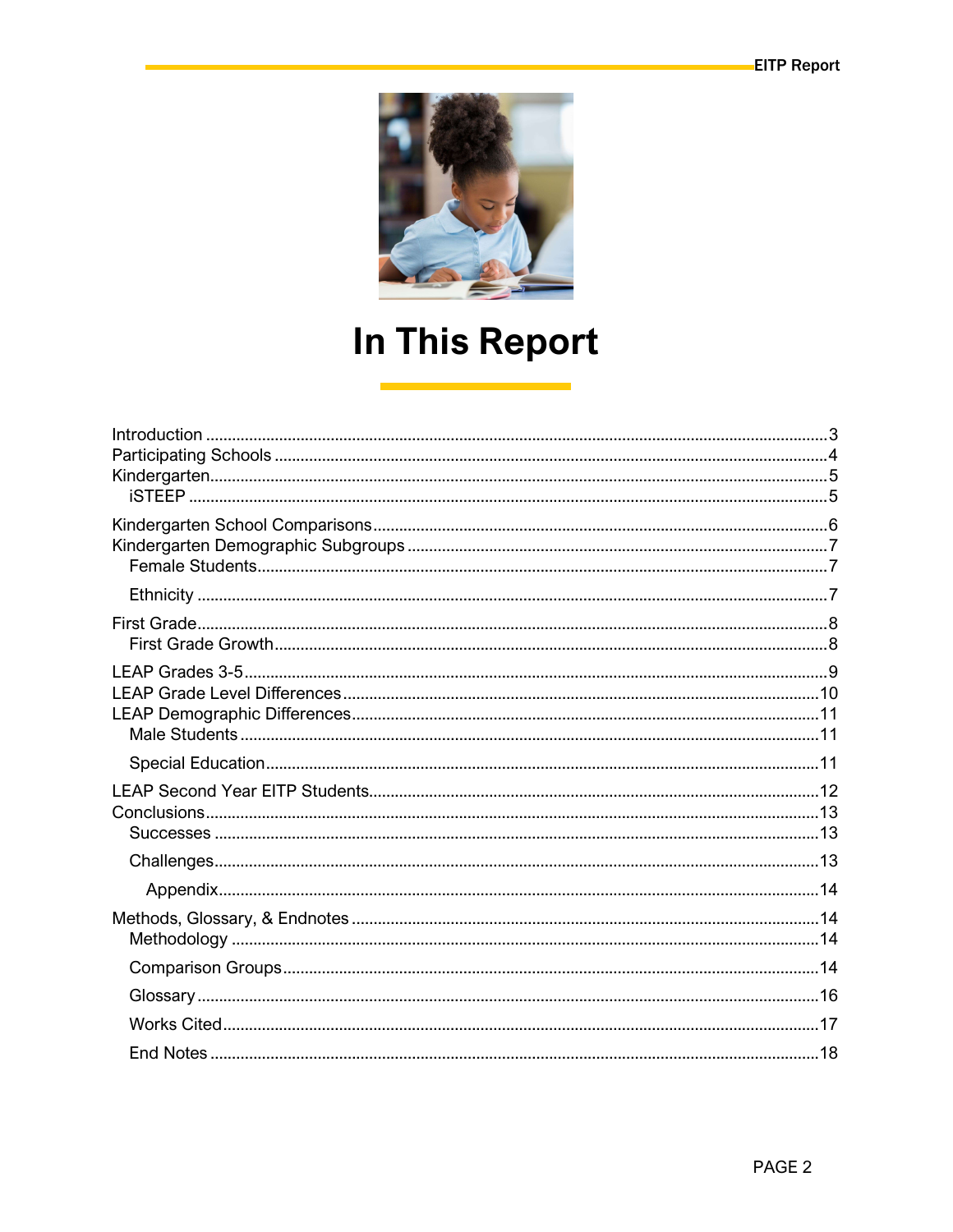### **Introduction**

Academic year 2018-2019 marked the second year of an ambitious three-year public-private partnership to expand inschool tutoring programs in high-need public elementary schools in Lafayette Parish.

The Lafayette Parish School System (LPSS) operates various school-based tutoring programs. In summer 2017, two local philanthropic organizations, the Pugh Family Foundation (PFF) and the William C. Schumacher Family Foundation (SFF), Math Tutoring by School partnered with LPSS administrators to expand in-school tutoring on two of three high-poverty, low-performing elementary school campuses categorized by LPSS as Emerging Elementary Schools (EES).

During year two, in-school tutoring services at Alice N. Boucher Elementary (ABE), Carencro Heights Elementary (CHE) and J.W. Faulk Elementary (JWF) were expanded from 9,500 hours to more than 19,000 hours. The three schools served 723 in English language arts (ELA). Additionally, the program delivered nearly 8,000 hours of tutoring in mathematics skills were provided to 450 students on these three elementary school campuses during the 2018-2019 academic year.

The EITP provides a valuable service to a community of student is great need. The area served by EITP schools is one of the highest poverty sections of the parish. The scale of the need should not be underestimated and necessary commitment needed to help these schools.

This evaluation is designed to assess the effectiveness of year one of the Expanded In-school Tutoring Program (EITP) and to provide recommendations for the program's future measurement and assessment.

| English Language Arts Tutoring by School |  |                                |  |  |  |  |  |
|------------------------------------------|--|--------------------------------|--|--|--|--|--|
|                                          |  | <b>Students Sessions Hours</b> |  |  |  |  |  |
|                                          |  |                                |  |  |  |  |  |

English Language Arts Tutoring by School

| <b>ABE</b>         | 313 | 24,094 | 12,047 |
|--------------------|-----|--------|--------|
| <b>CHE</b>         | 151 | 153    | 77     |
| <b>JWF</b>         | 239 | 13,411 | 6,706  |
| I P                | 14  | 519    | 260    |
| <b>Transferred</b> | 6   | 195    | 98     |
| All                | 723 | 38,372 | 19,186 |

|                    | <b>Students</b> | <b>Sessions</b> | <b>Hours</b> |
|--------------------|-----------------|-----------------|--------------|
| <b>ABE</b>         | 234             | 9,384           | 4,692        |
| <b>CHE</b>         | 34              | 102             | 51           |
| <b>JWF</b>         | 177             | 6,124           | 3,062        |
| IP                 | 9               | 296             | 148          |
| <b>Transferred</b> | 1               | 20              | 10           |
| All                | 455             | 15,926          | 7,963        |

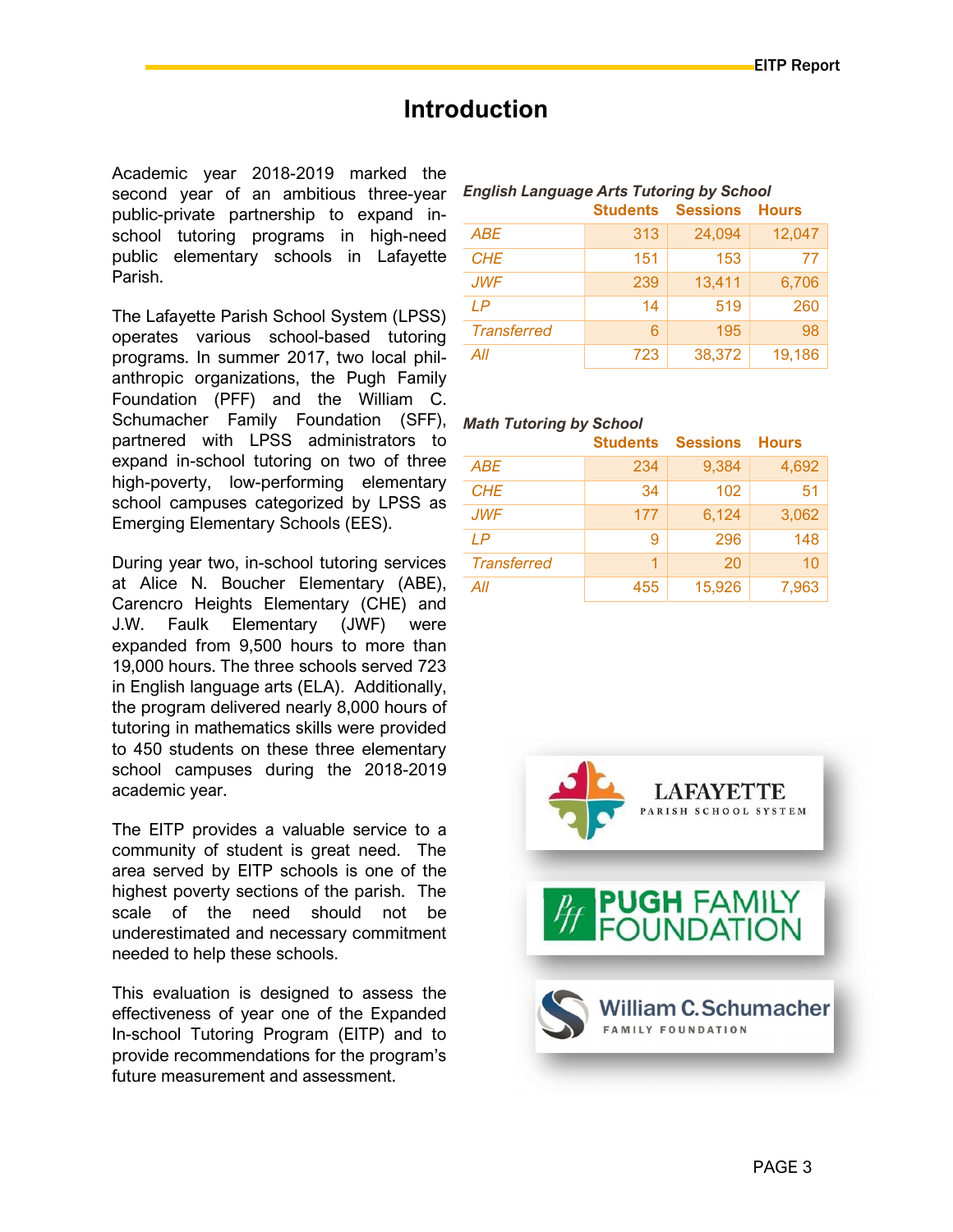### Participating Schools

Tutoring services were expanded on three LPSS campuses

During the 2018-2019 academic year, grant funding was utilized to expand in-school tutoring services at three LPSS' Emerging Elementary Schools: Alice N. Boucher (ABE) Carencro Heights (CHE), and J.W. Faulk (JWF) Elementary Schools.

These three schools serve a substantially higher percentage of minority and economically disadvantaged<sup>1</sup> students than the district's other elementary schools, according to Louisiana Department of Education (LDOE) statistics compiled by Modern Metrics Barn for this evaluation. According to the LDOE, a lower percentage of students in these three schools achieved Mastery-level results on the standardized LEAP assessments from 2015 to 2019 than other LPSS elementary schools.

While the EITP provided tutoring in both English language arts (ELA) and math skills during year two, this evaluation will only consider ELA achievement due to math achievement data quality issues.



#### Elementary School Student Demographics





The EITP schools serve high poverty and high minority students. The schools have consistently underperformed on LEAP assessments.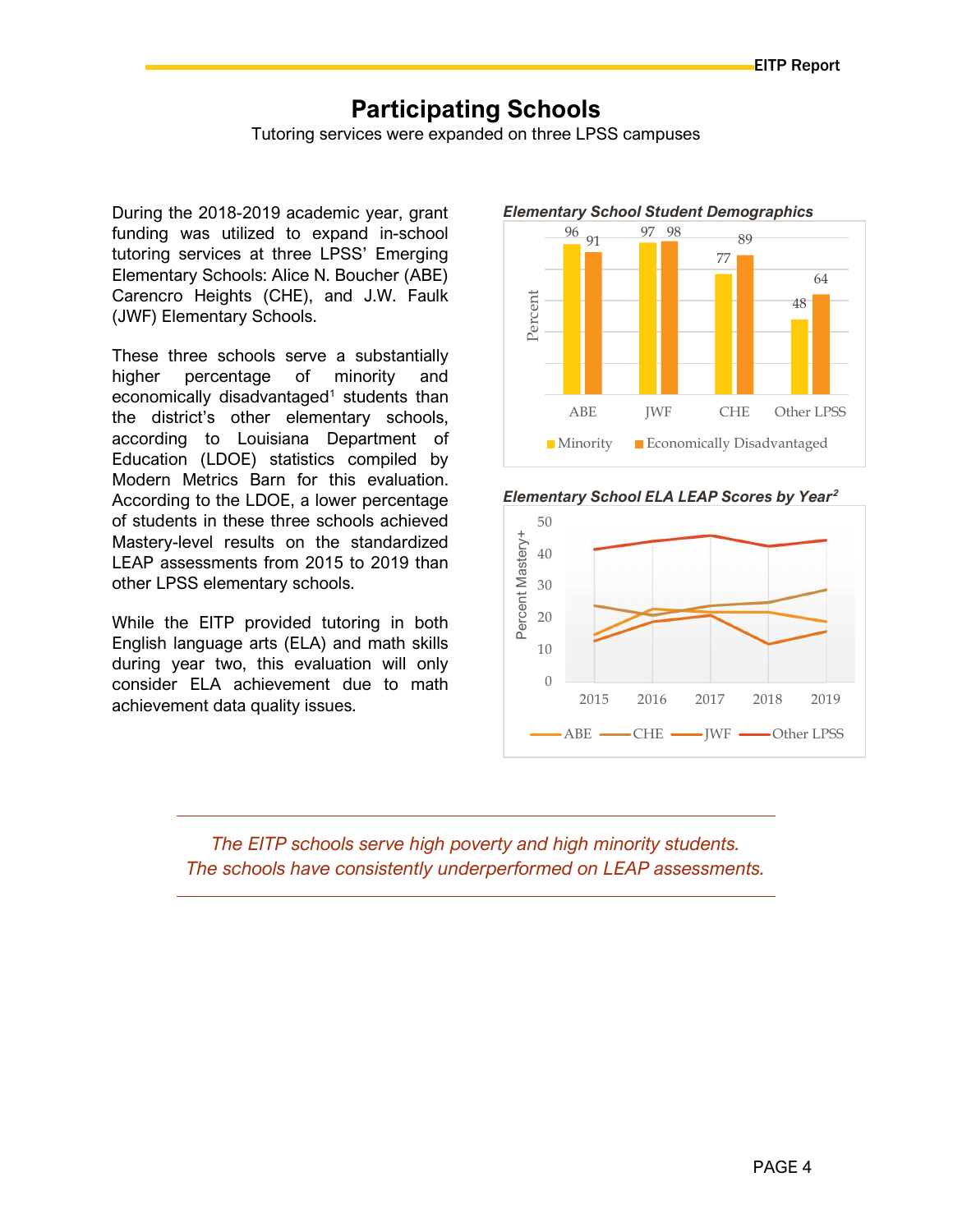### Kindergarten

ELA iSTEEP

#### Pretest: Letter Naming Fluency (LNF)

Kindergarten assesses students first with preliteracy skills. The first is testing the ability to identify letters of the alphabet.

### Posttest: CVC Phoneme Fluency (CVC)

Consonant-Vowel-Con-sonant (CVC) Phoneme Fluency measure the ability to identify simple words.

#### iSTEEP

iSTEEP provides a suite of products for assessing, analyzing, progress monitoring and next generation technology. It is used by LPSS as a part of a state-mandated progress monitoring. LNF and CVC are developmentally appropriate measures of preliteracy skills in Kindergarten. For all students in EITP and comparison schools LNF is well correlated with CVC (r=0.31, P<0.01)

Fall LNF was used to create a comparison group matching EITP Kindergarten students on the same measure. In the spring, 19% more EITP students were rated as "proficient" on CVC. The effect of the program centered on students assessed at basic with students assess at "below basic" about equal between comparison and EITP groups.

An Example of CVC Phoneme Fluency Prompt







EITP students were statistically more likely to be at proficient on the Spring iSTEEP.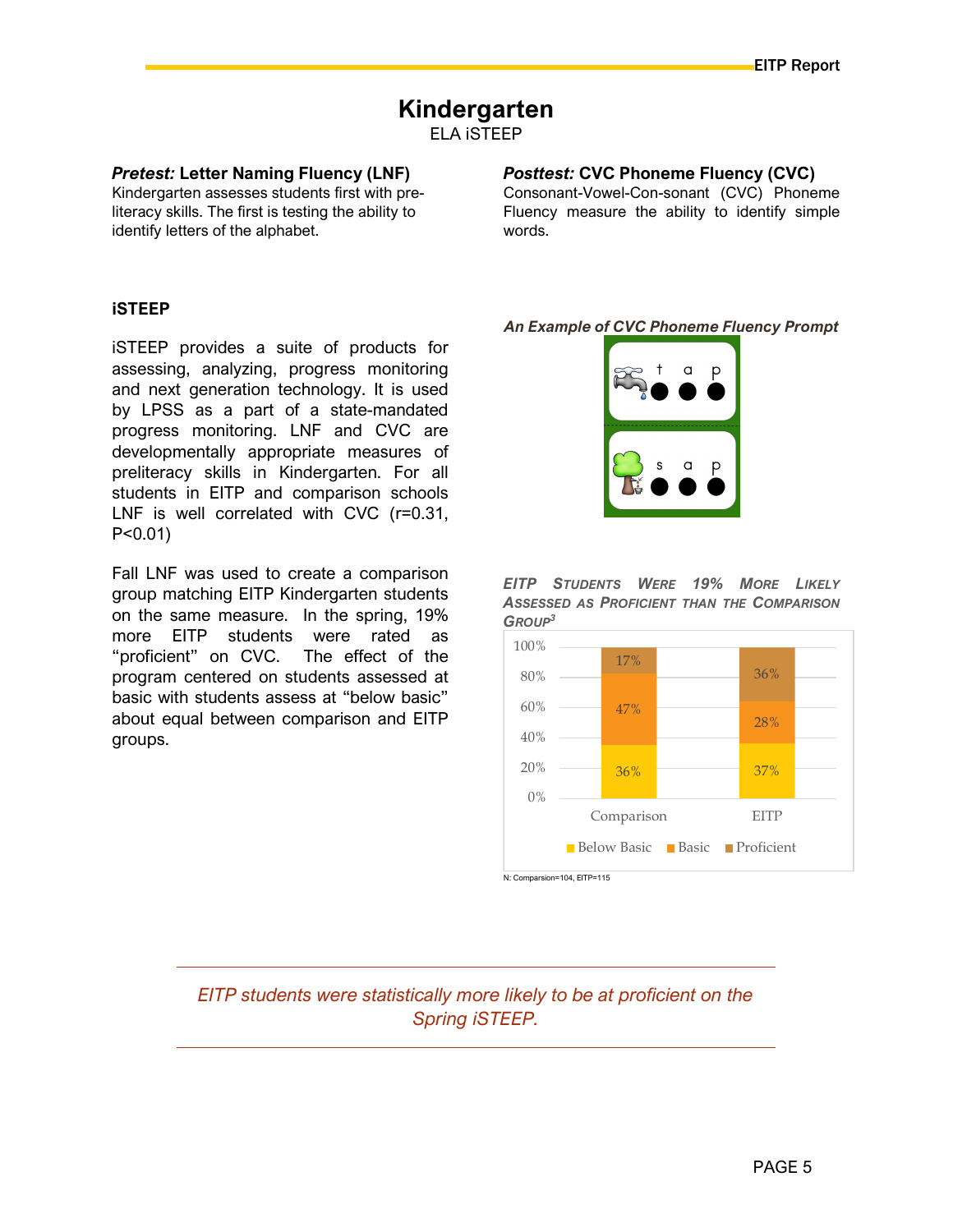### Kindergarten School Comparisons

ELA iSTEEP (ELA)

The three EITP schools directed their own programs of selecting students and tutoring students. When considering fall (LNF) to spring (CVC) growth, the three EITP schools did not achieve similar results.

CHE achieved outstanding results with all EITP students (n=41) assessed at "basic" or "proficient" on the Spring CVC measure. CHE alone was responsible for the success of the program and achieved by the EITP. In addition, CHE EITP students were 59% more likely to be assessed at "proficient" than the comparison students.

CHE EITP students were 59% more likely to be assessed at proficient than comparison students.



#### CHE Excelled at Moving Kindergarten Students to Proficient on CVC Phenom Fluency<sup>4</sup>

N: ABE=25, CHE=41, JWF=62, Comparison=90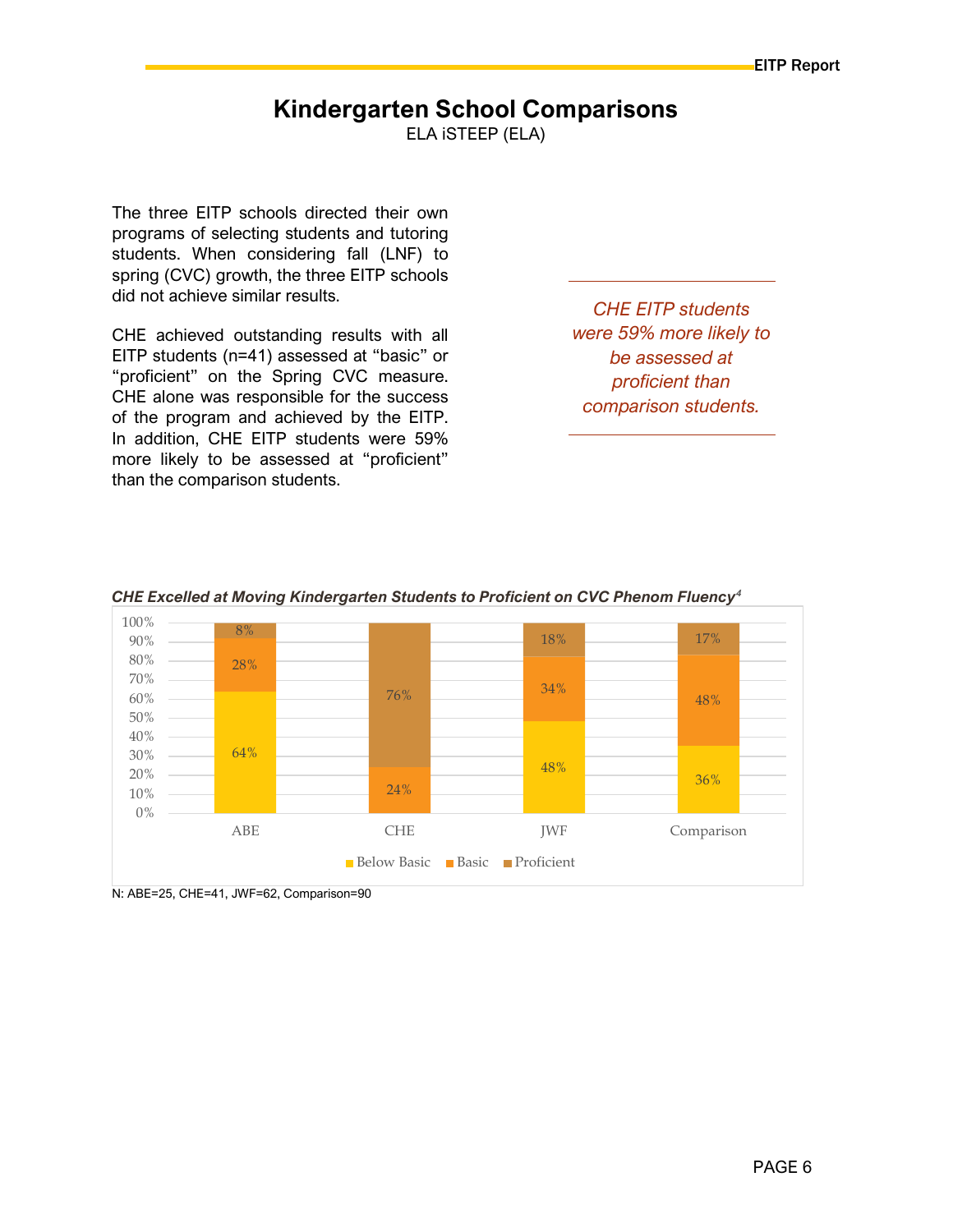### Kindergarten Demographic Subgroups ELA iSTEEP

EITP demographic subgroups experienced a strong positive effect of the program.

#### Female Students

It is necessary to consider the effect of any intervention on subgroups of the population. Subgroup analysis allows the program to adapt to better serve the needs of all students.

After dividing the group by gender, it was discovered that girls were 26% more likely to be assessed at "proficient" on the spring iSTEEP and 9% less likely to be "below basic."

#### **Ethnicity**

The EITP schools serve a population that includes 86% Black or Hispanic students. It is necessary to understand the effects on these subgroups.

Consistent with the EITP group as a whole, Black students were 13% more likely to be assessed at "proficient" on the Spring iSTEEP with much of difference coming from the "basic" assessment group.

Despite a small sample, the results from Hispanic students were undeniable. All Hispanic students were assessed at "basic" or "proficient" on Spring EITP compared to 43% from the comparison group.



FEMALE EITP STUDENTS WERE 26% MORE LIKELY TO

BE PROFICIENT IN THE SPRING<sup>5</sup>

EITP BLACK STUDENTS WERE 13% MORE LIKELY TO BE PROFICIENT WHILE 70% OF HISPANIC EITP STUDENTS WERE PROFICIENT<sup>6</sup>



N: Black Comparison 79, EITP 88; Hispanic, Comparison 7, EITP 10

N: Females Comparison=58, EITP=58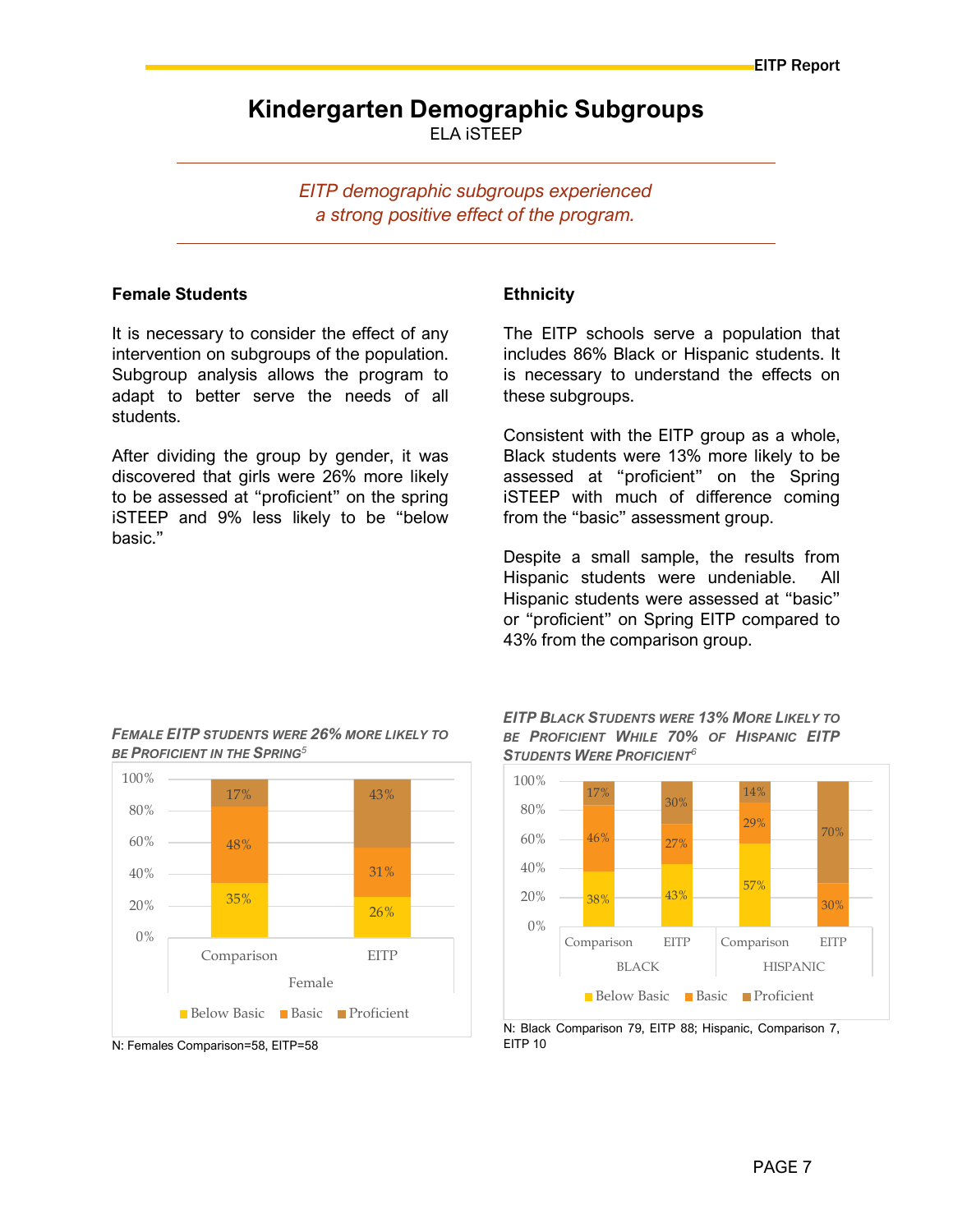### First Grade

ELA iSTEEP

#### Nonsense Word Fluency (NWF)

NWF sequences that follow regular phonetic rules and are pronounceable, but have no meaning — for example, bif or yom or mig.<sup>7</sup>

#### REAL VERSUS NONSENSE WORDS



#### CHE EITP STUDENT EXCEL WITH MORE STUDENTS  $A$ VERAGE AND  $A$ BOVE<sup>8</sup>



N: CHE=34, Comparison 133

CHE EITP students were 9% more likely to be average or above on Spring Oral Reading Fluency.

#### Oral Reading Fluency (ORF)

ORF measures the ability to correctly read a developmentally appropriate passage of text.

#### First Grade Growth

As students transition from preliteracy skills to actual reading, the assessment measures transition from NWF to ORF. These two developmentally appropriate assessment techniques were widely available and predictive (r=0.57, P<0.01).

The EITP schools did not experience the same first grade results. Concentrating on CHE, the students were 9% more likely to be assessed "average" or "above average" in the spring than the comparison group.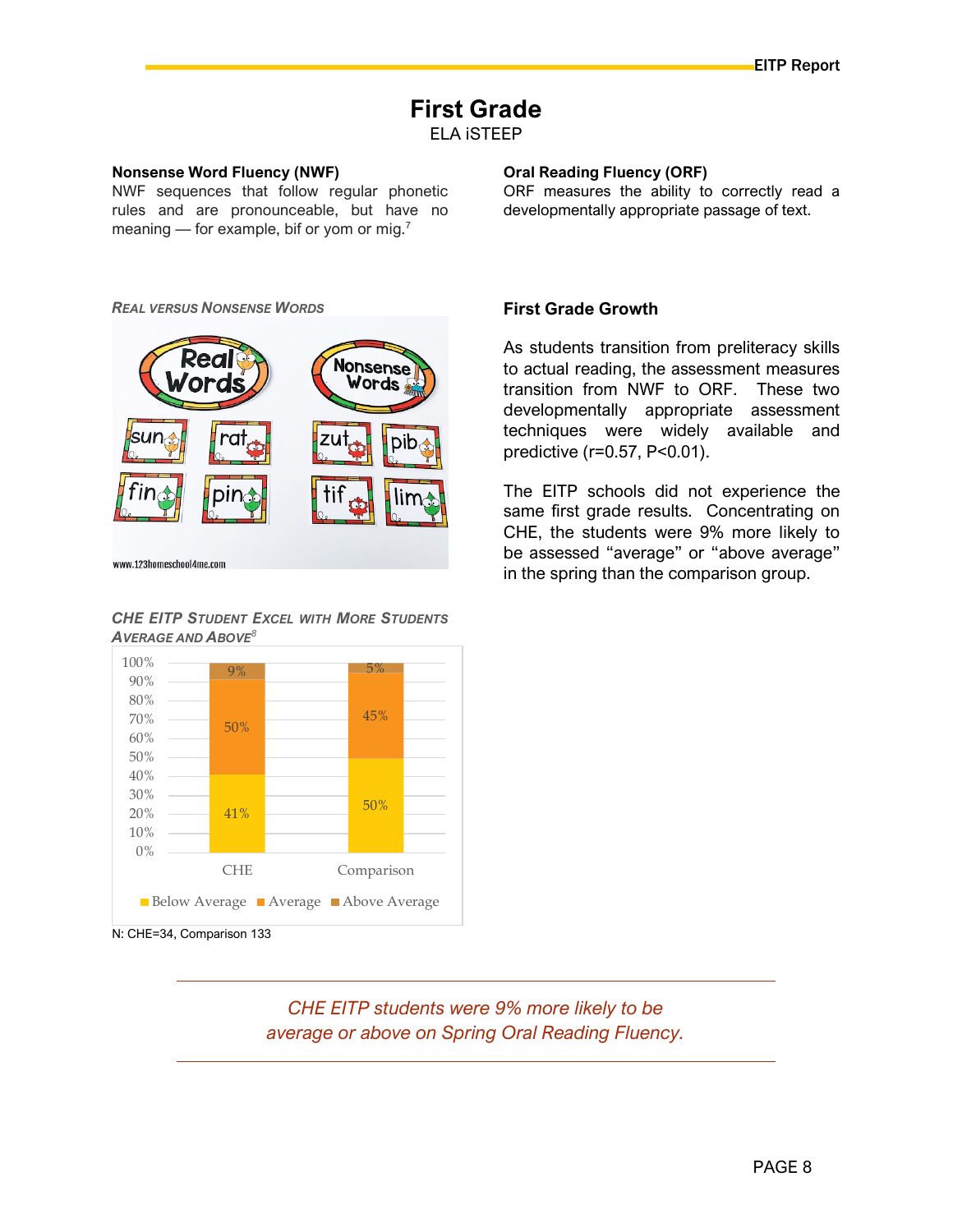### LEAP Grades 3-5

ELA Leap

#### Pretest: Propensity Score

An algorithm was used to match EITP students to statistically similar comparison group based on prior year LEAP, LEAP 360, special education status, and ethnicity.

#### Posttest: LEAP ELA

The annual LEAP assessment is a state mandated measure of progress in ELA.

The evaluation matched 303 EITP Students with 316 comparison students to measure growth from spring 2019 ELA LEAP assessment.

Based on the 619 third to fifth grade student used for the assessment, EITP students were 14% more likely to be assessed at "basic" and 12% less likely to be at "unsatisfactory' on the ELA LEAP.



EITP STUDENTS WERE 14% MORE LIKELY TO ACHIEVE ELA LEAP BASIC THAN THE COMPARISON GROUP<sup>9</sup>

N: Comparison=316, EITP=303

On the Spring 2019 ELA LEAP, EITP student performed significantly better than a scientifically drawn comparison group.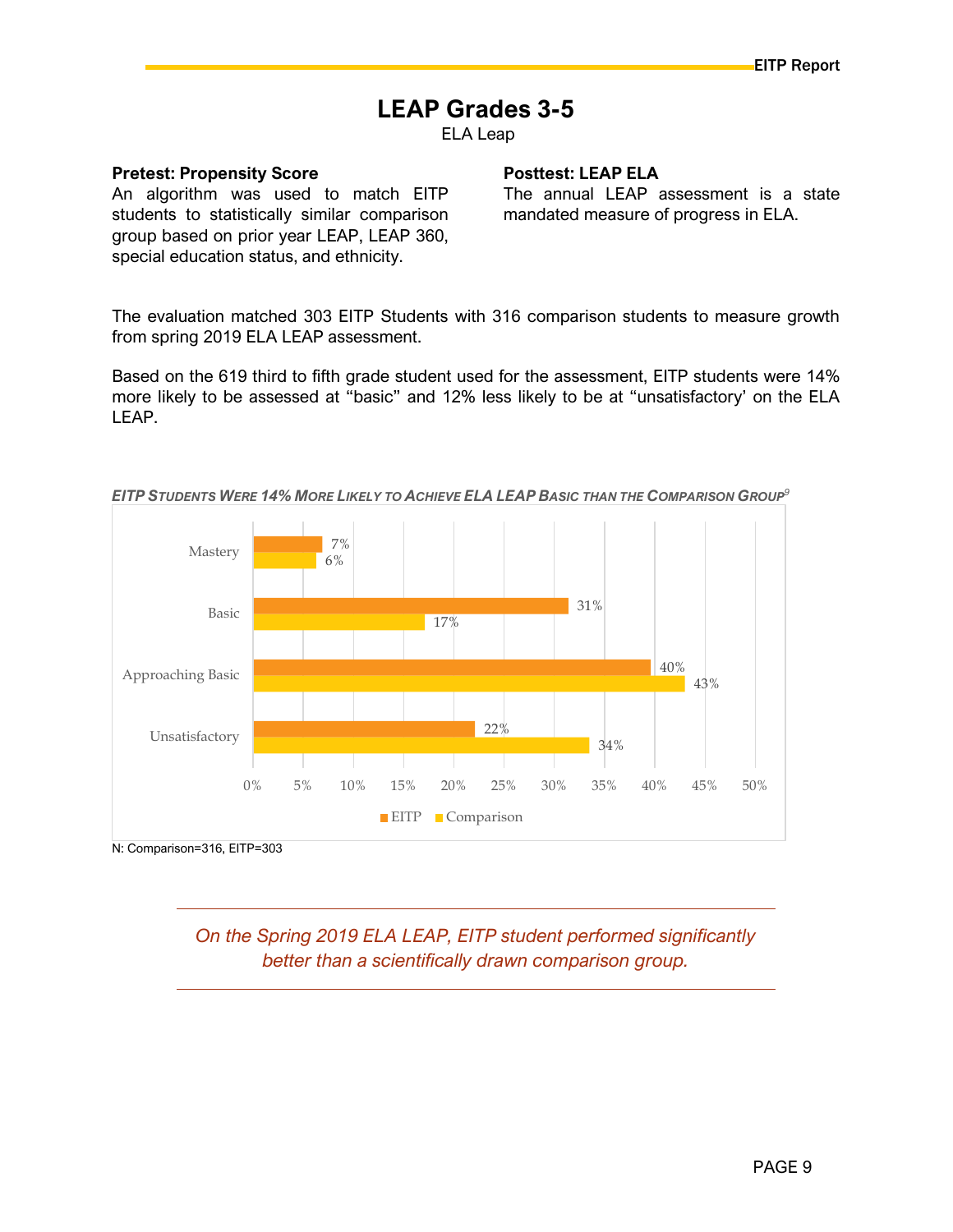#### LEAP Grade Level Differences ELA LEAP

ELA LEAP differences were consistent across grade levels. While approximately 23% of the comparison students were at basic and above, EITP students were 13- 17% more likely to achieve basic or above on the LEAP assessment.

more likely to achieve Basic and Above at all three grade levels.



EITP STUDENTS WERE MORE LIKELY TO ACHIEVE ELA LEAP BASIC OR ABOVE AT ALL GRADES<sup>10</sup>

N: 3rd Grade Comparison=96, EITP=99, 4th Grade Comparison=116, EITP=109, 5th Grade Comparison=104, EITP=95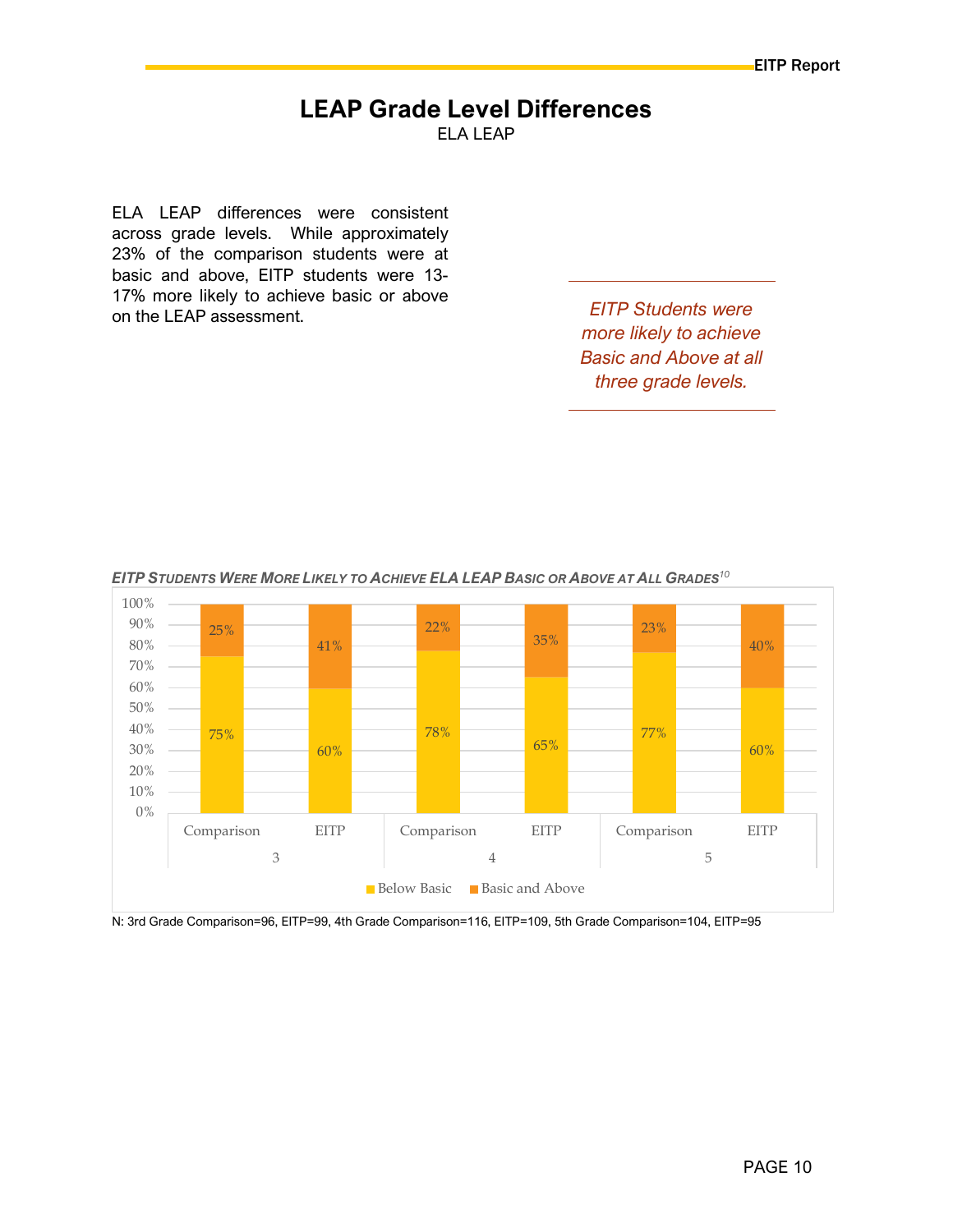#### LEAP Demographic Differences ELA LEAP

#### Male Students

At all grade levels, it is necessary to consider the effect of the EITP on subgroups of the population.

Male students tend to be a population of concern in ELA growth. Male students in the EITP were 12% more likely to be at basic or above on the Spring ELA LEAP.

#### Special Education

Special education students (excluding gifted students) were selected for additional subgroup comparison.

EITP students in special education were 36% more likely to achieve basic or above on spring ELA LEAP.

#### MALE EITP STUDENT ARE 12% MORE LIKELY TO **ACHIEVE BASIC OR ABOVE ON ELA LEAP<sup>11</sup>**



N: Male Comparison=185, EITP=152

SPECIAL EDUCATION EITP STUDENTS ARE 36% MORE LIKELY TO ACHIEVE BASIC OR ABOVE ON ELA LEAP<sup>12</sup>



N: Special Education Comparison=71, EITP=11

Subgroup analysis reveal significant gains from the EITP.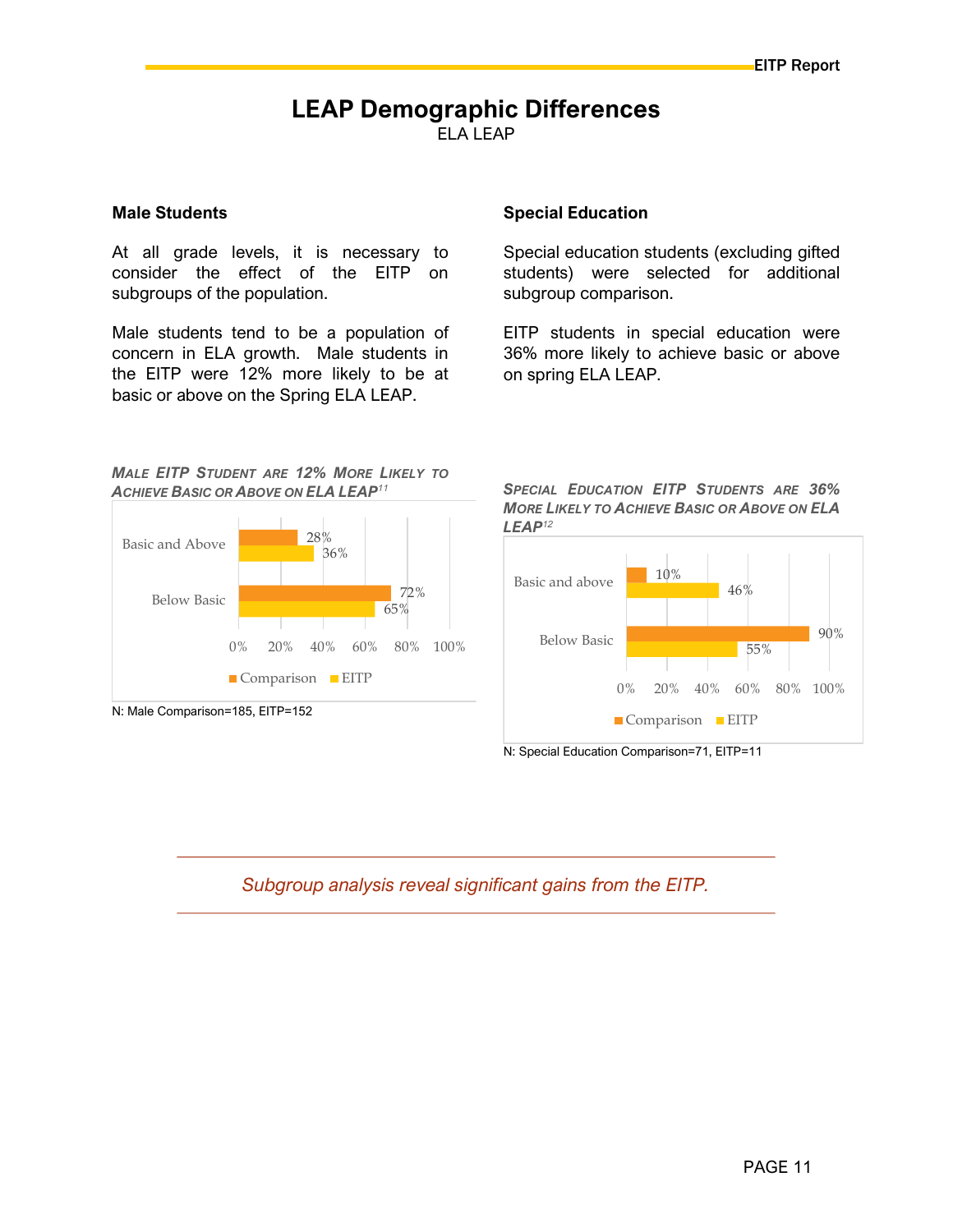#### LEAP Second Year EITP Students ELA LEA

Since this is the second year of the EITP, 132 students were identified as second year in the program. While it important to realize that these students were still considered at risk, It is worth considering if the program can still have an impact.

Student experiencing two years of EITP are able to outperform comparison students with 10% more likely to achieve basic and above on the spring 2019 ELA LEAP.

#### Students by Years in EITP Grades 3-5

|                    |     | $\mathbf{2}$ | <b>Total</b> |
|--------------------|-----|--------------|--------------|
| ABE                | 111 | 60           | 171          |
| <b>CHE</b>         | 18  | 27           | 45           |
| <b>JWF</b>         | 58  | 45           | 103          |
| IP                 | 6   |              | 6            |
| <b>Transferred</b> | 3   |              | 3            |
| Total              | 196 | 132          | 328          |

STUDENTS PARTICIPATING IN TWO YEARS OF EITP EXPERIENCE ARE SIGNIFICANTLY MORE LIKELY TO BE BASIC OR ABOVE ON ELA LEAP<sup>13</sup>



#### Student receiving a second year of EITP continue to benefit academically as demonstrate by ELA LEAP.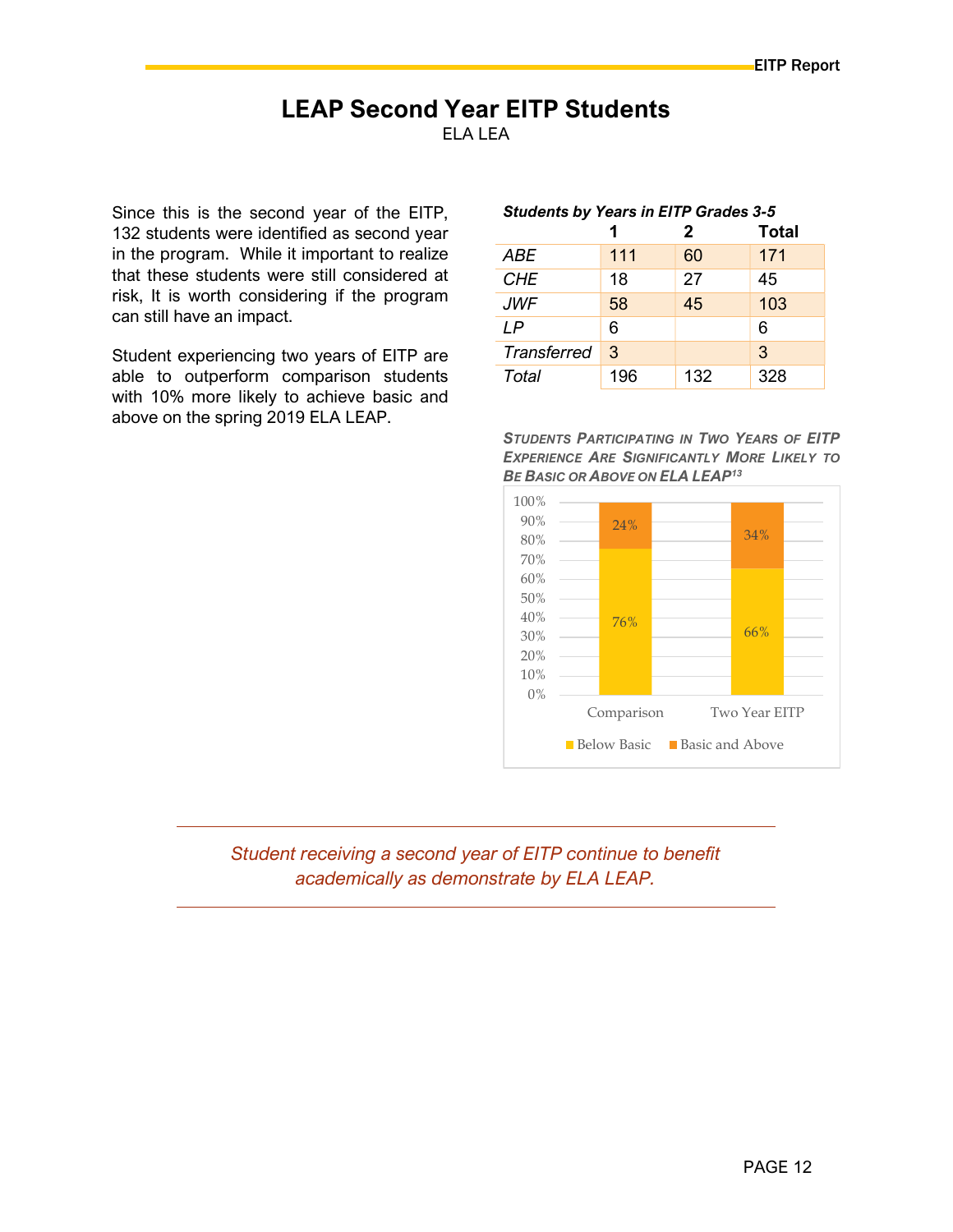### **Conclusions**

#### **Successes**

The EITP provides real evidence of successful gains in for ELA performance.

Kindergarten students overall were significantly more likely to achieve the highest level of "proficient" on the iSTEEP ELA assess. In addition, female, black and Hispanic students echoed the same achievement growth.

In both Kindergarten and First Grade, CHE drove the success of the EITP. Participating student growth from CHE accounted for much of the academic differences on iSTEEP ELA.

EITP students in grades three to five were assessed using the LEAP ELA. Overall, the EITP students were more likely to achieve "Basic" than the comparison students. EITP was successful at moving students to "Basic" and above across grade levels. Male students and those in special educations (omitting gifted) were particularly likely to experience strong gains.

Students who experienced a second year of the EITP continued to see benefits of the program.

#### **Challenges**

While successful, the EITP did not achieve consistent results across all grade and demographic groups. A careful examination of the students who benefitted from the program reveals areas of improvement. In particular, male students in Kindergarten and grade one and female students in grades three to five did not show the same benefit of the program.

The was not an acceptable pretest for grade two so assessment was not possible for these students.

The iSTEEP for Math provided inconsistent results contrary to expectations. There is evidence of an alignment problem between iSTEEP Math and either the selection of EITP participants or the tutoring services delivered.

LEAP ELA results indicate that students who would have been below basic benefitted significantly from the EITP.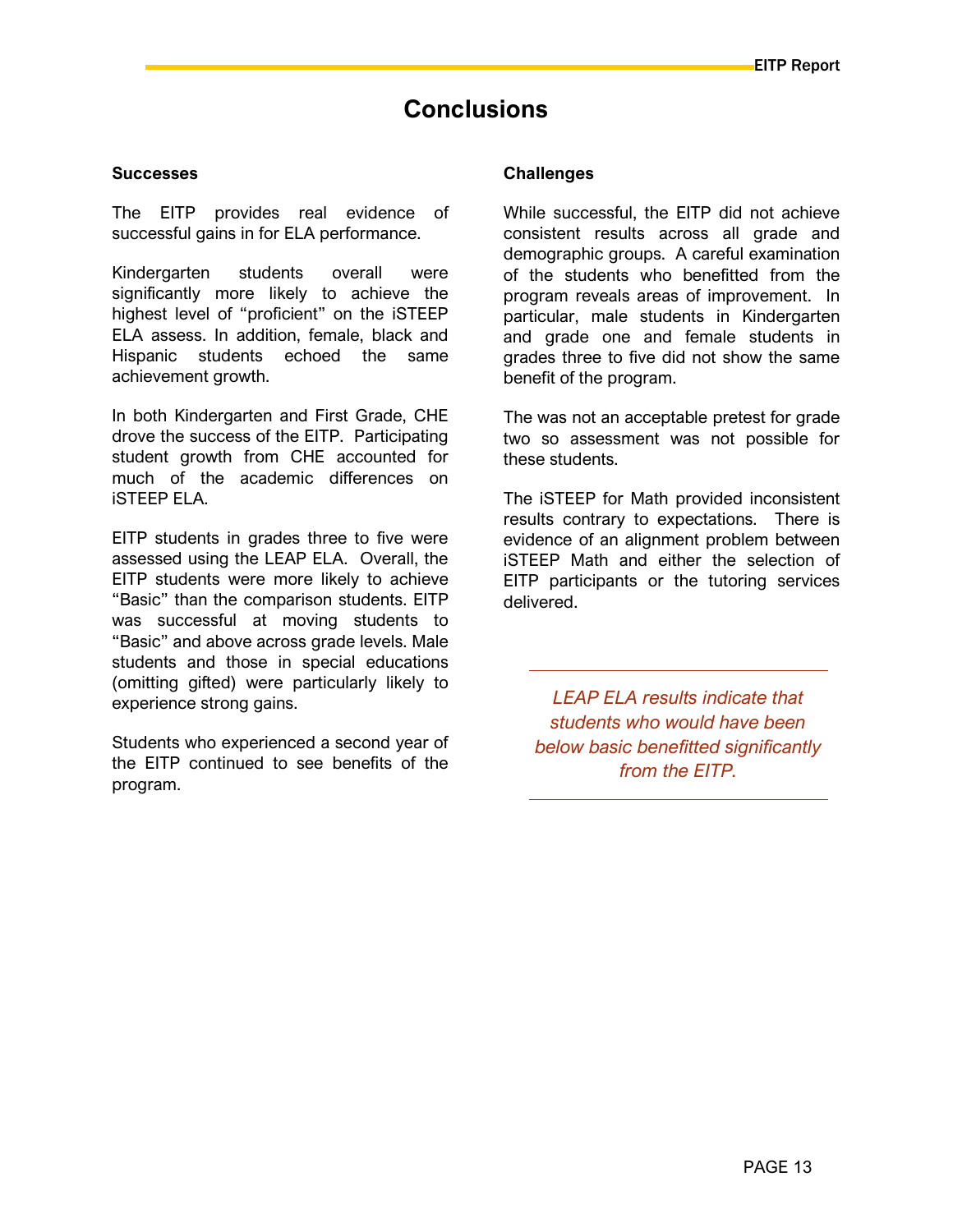# Appendix

## Methods, Glossary, & Endnotes

Methodology

| <b>Tutoring Tallies for the EITP</b> |                 |                     |                 |              |                     |                 |              |
|--------------------------------------|-----------------|---------------------|-----------------|--------------|---------------------|-----------------|--------------|
|                                      | All             | <b>ELA</b>          | <b>ELA</b>      | <b>ELA</b>   | Math                | Math            | Math         |
|                                      | <b>Students</b> | <b>Participants</b> | <b>Sessions</b> | <b>Hours</b> | <b>Participants</b> | <b>Sessions</b> | <b>Hours</b> |
| <b>ABE</b>                           | 626             | 313                 | 24.094          | 12,047       | 234                 | 9,384           | 4,692        |
| <b>CHE</b>                           | 603             | 151                 | 153             | 77           | 34                  | 102             | 51           |
| <b>JWF</b>                           | 512             | 239                 | 13.411          | 6,706        | 177                 | 6.124           | 3,062        |
| LP                                   | 23              | 14                  | 519             | 260          | 9                   | 296             | 148          |
| <b>Transferred</b>                   |                 | $6\phantom{1}6$     | 195             | 98           | 1                   | 20              | 10           |
| Total                                | 1,764           | 723                 | 38,372          | 19,186       | 455                 | 15,926          | 7,963        |

#### Comparison Groups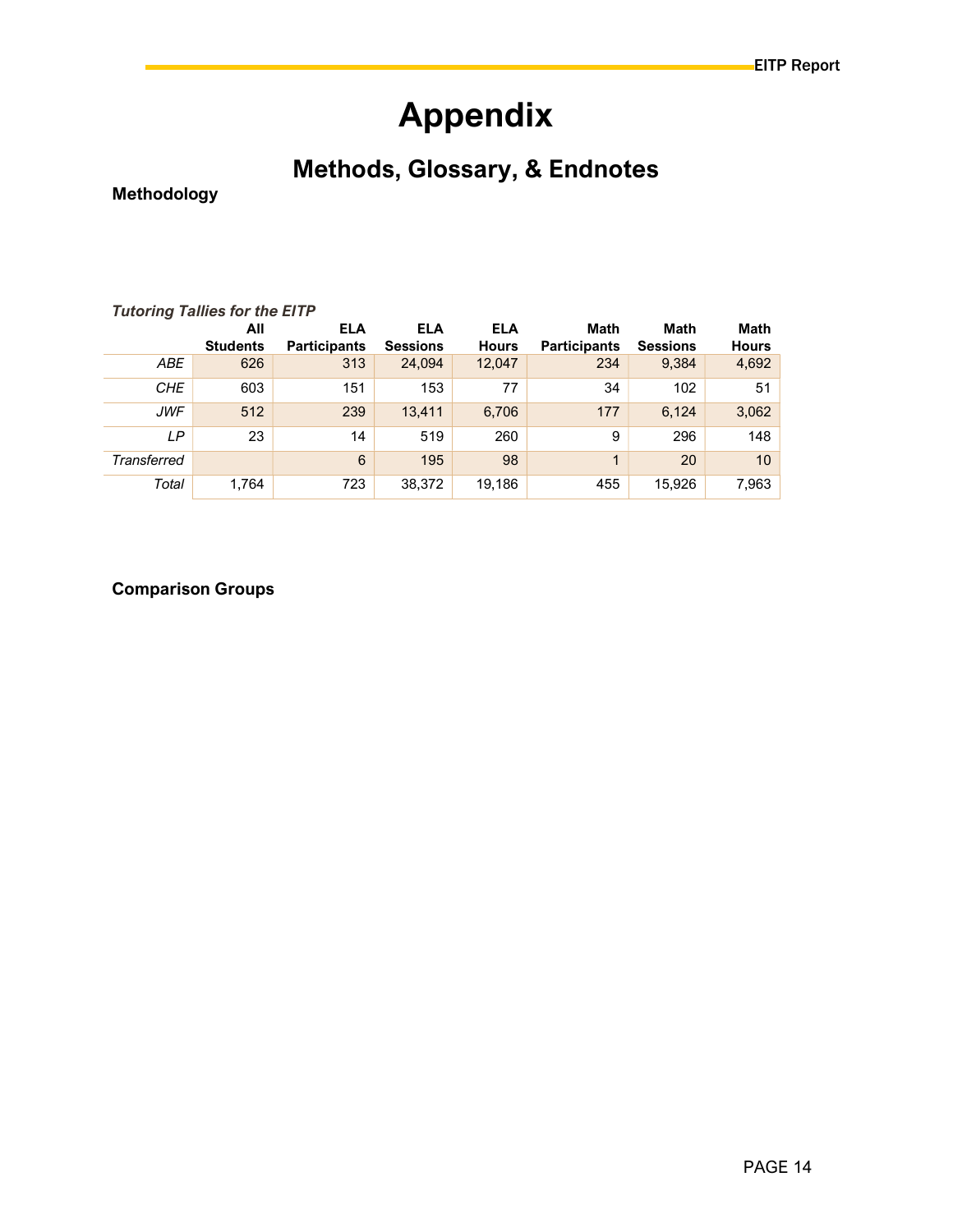| <b>Distribution of Students</b> |            |                |            |                |                    |                 |              |                |
|---------------------------------|------------|----------------|------------|----------------|--------------------|-----------------|--------------|----------------|
| <b>ELA</b>                      | <b>ABE</b> | <b>CHE</b>     | <b>JWF</b> | <b>LP</b>      | <b>Transferred</b> | <b>Sessions</b> | <b>Hours</b> | <b>Total</b>   |
| Κ                               | 25         | 42             | 50         | 3 <sup>1</sup> | $\mathbf{1}$       | 3,822           | 1,911        | 121            |
| $\mathbf{1}$                    | 56         | 34             | 54         | $\mathbf{1}$   | $\mathbf{1}$       | 7,514           | 3,757        | 146            |
| $\overline{a}$                  | 61         | 30             | 32         | $\mathbf{3}$   | $\mathbf{1}$       | 5,599           | 2,800        | 127            |
| 3                               | 55         | 17             | 32         | $\mathbf{1}$   | $\mathbf{1}$       | 6,187           | 3,094        | 106            |
| $\overline{4}$                  | 59         | 20             | 34         | $\mathbf{3}$   | $\overline{a}$     | 7,946           | 3,973        | 118            |
| 5                               | 57         | 8              | 37         | $\overline{2}$ |                    | 7,275           | 3,638        | 104            |
| 6                               |            |                |            | $\overline{1}$ |                    | 29              | 15           | $\overline{1}$ |
| Total                           | 313        | 151            | 239        | 14             | 6                  | 38,372          | 19,186       | 723            |
|                                 |            |                |            |                |                    |                 |              |                |
| Math                            | ABE        | <b>CHE</b>     | <b>JWF</b> | LP             | Transferred        | Sessions        | Hours        | Total          |
| $\overline{\kappa}$             | 17         | $\overline{4}$ | 28         | $\mathbf{1}$   |                    | 861             | 431          | 50             |
| $\mathbf{1}$                    | 42         | 15             | 36         | $\mathbf{1}$   |                    | 2,661           | 1,331        | 94             |
| $\overline{c}$                  | 42         | 14             | 21         | $\overline{2}$ |                    | 1,969           | 985          | 79             |
| 3                               | 44         |                | 31         | $\overline{1}$ | $\mathbf{1}$       | 3,655           | 1,828        | 77             |
| $\overline{\mathcal{A}}$        | 46         | 1              | 30         | $\overline{2}$ |                    | 3,392           | 1,696        | 79             |
| $\sqrt{5}$                      | 43         |                | 31         | $\overline{1}$ |                    | 3,359           | 1,680        | 75             |
| 6                               |            |                |            | $\mathbf{1}$   |                    | 29              | 15           | 1              |
| Total                           | 234        | 34             | 177        | 9              | $\mathbf{1}$       | 15,926          | 7,963        | 455            |
|                                 |            |                |            |                |                    |                 |              |                |
| All                             | ABE        | <b>CHE</b>     | <b>JWF</b> | <b>LP</b>      |                    |                 |              | Total          |
| $\kappa$                        | 119        | 104            | 86         | $\mathbf{3}$   |                    |                 |              | 312            |
| $\mathbf{1}$                    | 103        | 124            | 91         | $\overline{2}$ |                    |                 |              | 320            |
| $\overline{2}$                  | $122$      | 82             | 76         | $\overline{4}$ |                    |                 |              | 284            |
| 3                               | 82         | 102            | 82         | $\mathbf{1}$   |                    |                 |              | 267            |
| $\overline{4}$                  | $113$      | $110$          | 73         | $\overline{5}$ |                    |                 |              | 301            |
| $\sqrt{5}$                      | 87         | 81             | 104        | $\overline{2}$ |                    |                 |              | 274            |
| 6                               |            |                |            | $6\phantom{a}$ |                    |                 |              | $6\phantom{a}$ |
| Total                           | 626        | 603            | 512        | 23             |                    |                 |              | 2,875          |
|                                 |            |                |            |                |                    |                 |              |                |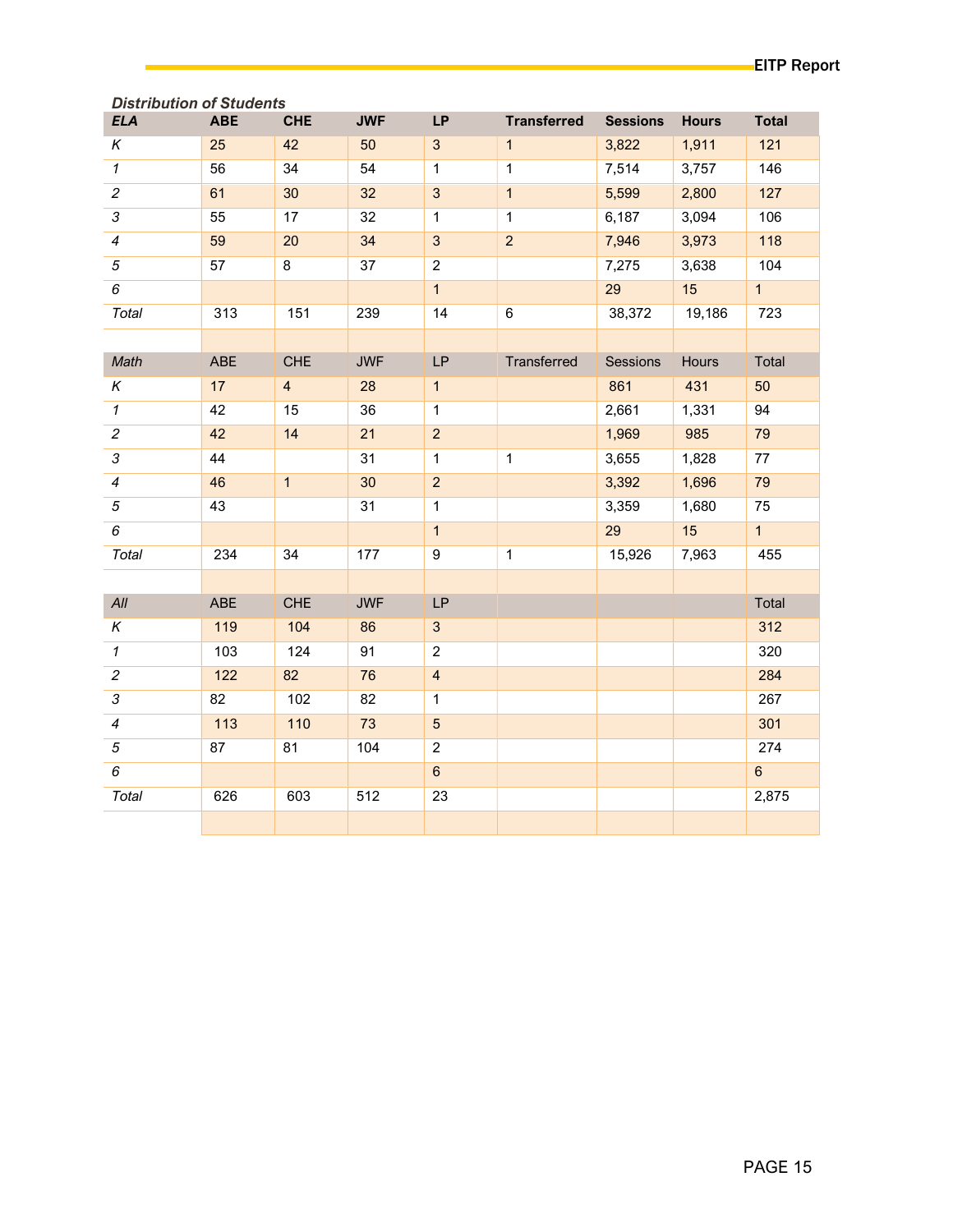#### Glossary

Achievement Levels: Achievement levels provide more information than benchmarks. Rather than a student simply being on benchmark or not, achievement levels describe the student's skill competence. For example, LEAP uses five achievement levels: Unsatisfactory, Approaching Basic, Basic, Mastery, and Advanced. The Louisiana Department of Education recently changed the goal (Benchmark) for LEAP from Basic to Mastery.

**Benchmark:** Benchmark expectations define the level of performance a student should achieve aligned with expectations of subject mastery as defined by the assessment instrument. The benchmark goal may be a single level or multiple levels used for describing the student's achievement.

**Economically Disadvantaged:** Economically disadvantaged is defined as below a household income less than 200% of the Federal Poverty Level as measured annually by the U.S. Department of Health and Human Services.

**LEAP ELA:** LEAP has changed over the years but remains a primary measure of student academic success. It is given to students in grades three and above once a year. The pretest measure must be given the year prior to LEAP. As such, third grade serves as a pretest for fourth grade LEAP. Third grade does not have a clear pretest, so LEAP is available only for fourth and fifth grades in this evaluation.

The EITP served 23.6% of the students at Alice N. Boucher Elementary School and 43.9% of the students at J.W. Faulk Elementary School.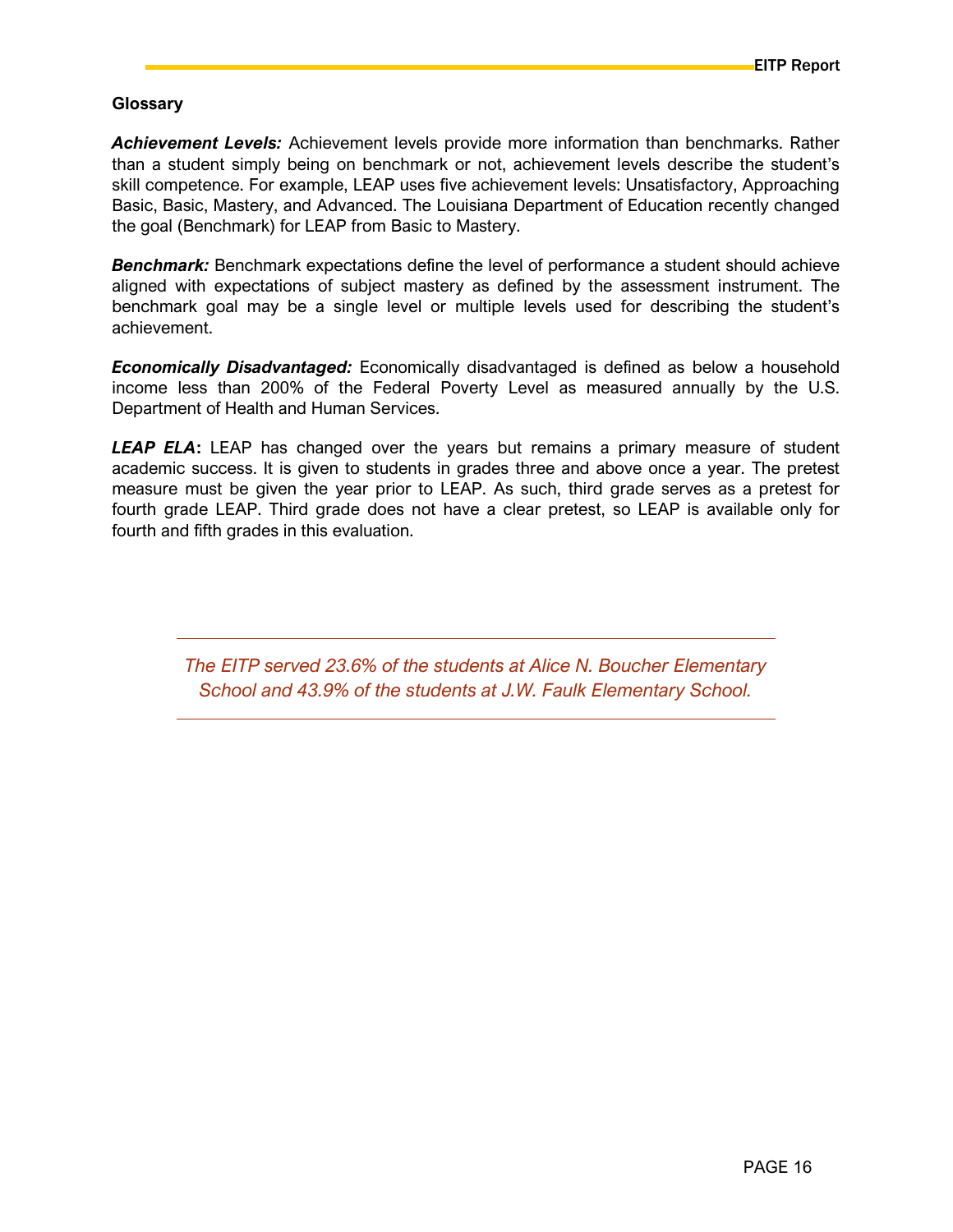#### Works Cited

Campbell, D. T., & Stanley, J. C. (2015). Experimental and Quasi-experimental Designs for Research. Boston: Wadsworth.

Fountas, I. C. (2009). Intervention. Retrieved from Fountas & Pinnell: https://www.fountasandpinnell.com/intervention

Guo, S., & Fraser, M. (2015). Propensity Score Analysis. Sage.

Opper, I. M. (2019). Rand Corporation. Retrieved from Value Added Modeling 101: https://www.rand.org/pubs/research\_reports/RR4312z1.html

Renaissance. (ND). Star Reading. Retrieved from Renaissance: https://www.renaissance.com/products/assessment/star-360/star-reading-skills